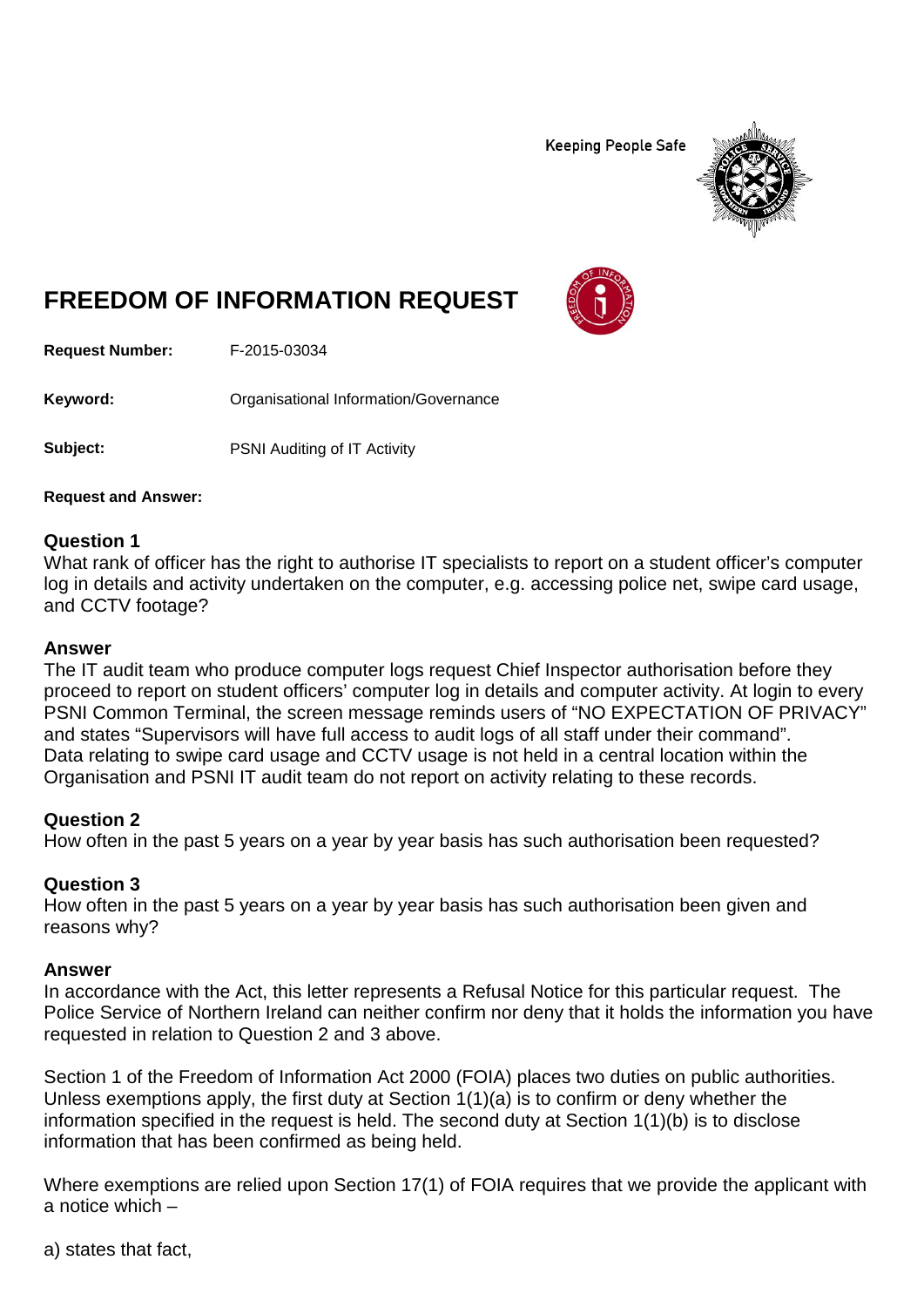b) specifies the exemption(s) in question and

c) states (if that would not otherwise be apparent) why the exemption applies.

The Police Service of Northern Ireland (PSNI) can Neither Confirm Nor Deny that it holds the information relevant to your request as the duty in Section 1(1)(a) of the Freedom of Information Act 2000 does not apply by virtue of the following exemptions:

Section 30(3) – Investigations – the duty to confirm or deny does not arise in relation to information which is (or if it were held by the public authority would be) exempt information by virtue of subsection (1) or (2)

Section 30 is a class based qualified exemption which means that if the information was held it must fit into the class of information covered by this exemption, i.e., information held for the purposes of investigation to determine if an offence has been committed. I am satisfied that the information sought fits into this class of information.

The PSNI can neither confirm nor deny it holds any information in relation to the audit or monitoring of staff activities which it may have or have not conducted. Not only would this undermine any current investigations by alerting those who are potentially suspected of wrongdoing, it would disclose tactical options, potentially undermining future investigations.

The full text of exemptions can be found at [www.legislation.gov.uk](http://www.legislation.gov.uk/) and further guidance on how they operate can be located on the Information Commissioners Office website [www.ico.org.uk.](http://www.ico.org.uk/)

## Neither Confirm nor Deny' (NCND)

There may be occasions when complying with the duty to confirm or deny under section 1(1) (a) would in itself disclose sensitive or potentially damaging information that falls under an exemption. In these circumstances, the Act allows a public authority to respond by refusing to confirm or deny whether it holds the requested information.

The decision to issue a 'neither confirm nor deny' response is not affected by whether we do or do not hold the information but relates to the consequences of confirming or denying the information is held. The starting point and main focus in most cases will be theoretical considerations about the consequences of confirming or denying that a particular type of information is held. The decision to neither confirm nor deny is separate from a decision not to disclose information and needs to be taken entirely on its own merits.

PSNI follow the Information Commissioner's Guidance in relation to 'NCND' and you may find it helpful to refer to this at the following link:

[https://ico.org.uk/media/for](https://ico.org.uk/media/for-organisations/documents/1166/when_to_refuse_to_confirm_or_deny_section_1_foia.pdf)[organisations/documents/1166/when\\_to\\_refuse\\_to\\_confirm\\_or\\_deny\\_section\\_1\\_foia.pdf](https://ico.org.uk/media/for-organisations/documents/1166/when_to_refuse_to_confirm_or_deny_section_1_foia.pdf)

# **Public Interest Test**

Section 30 (3) - Investigations - Factors Favouring Confirmation or Denial

It would be in the public interest to ensure that PSNI are taking appropriate action in carrying out their functions. Releasing information would promote public trust in providing transparency, and demonstrating openness and accountability. Releasing police information would reassure the public that police were exercising their duties effectively and efficiently by investigating staff potentially engaged in misconduct or criminal activity.

Section 30 (3) - Investigations - Factors Against Confirmation or Denial Information is held An investigation if unknown could be compromised and it could hinder the prevention or detection of crime. The PSNI rely on effective flow of information and evidence to carry out its core functions. The